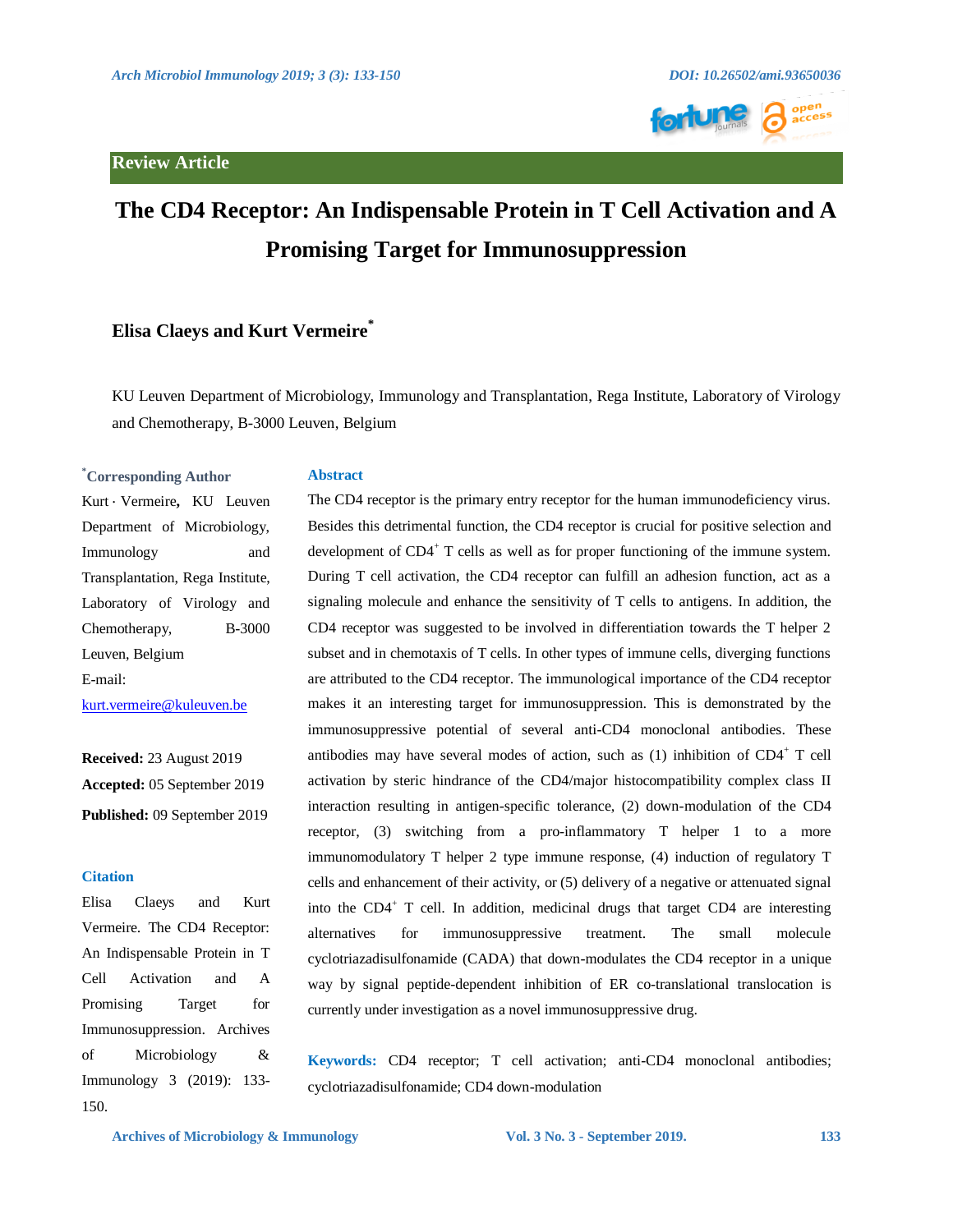## **List of abbreviations**

APC: antigen-presenting cell; CADA: cyclotriazadisulfonamide; cAMP: cyclic adenosine monophosphate; CD4: cluster of differentiation 4; DAG: diacylglycerol; Foxp3: forkhead box P3; HIV: human immunodeficiency virus; IL: interleukin; IP<sub>3</sub>: 1,4,5-inositol triphosphate; ITAM: immunoreceptor tyrosine-based activation motif; LAT: linker of activated T cells; Lck: lymphocyte C-terminal Src kinase; MHC: major histocompatibility complex; NFAT: nuclear factor of activated T cells; PIP<sub>2</sub>: phosphatidylinositol biphosphate; PKC: protein kinase C; PLCγ1: phospholipase Cγ1; TCR: T cell receptor; Th: T helper; Treg: regulatory T; ZAP-70: zetaassociated protein of 70 kDa

#### **1. Introduction**

The cluster of differentiation 4 (CD4) receptor is a 55 kDa type I integral membrane protein consisting of four extracellular immunoglobulin-like domains (named D1 to D4 and defined by three disulphide-linked loop structures), a spanning transmembrane region of 22 hydrophobic amino acids and a short cytoplasmic tail of 40 amino acids [1]. Functional binding sites are distributed across the extracellular part of CD4: gp120 of human immunodeficiency virus (HIV) and the major histocompatibility complex (MHC) class II bind to the D1 domain, the T cell receptor (TCR) binds to D3, while the D4 domain is the adhesion site for interleukin (IL)-16 and is essential for CD4 dimerization [2-5].

In lymphocytic cells, the lymphocyte C-terminal Src kinase (Lck) is noncovalently linked to the CD4 receptor by interacting with two closely spaced cysteine residues in the cytoplasmic tail of CD4 [6]. Next to its signaling function in T cell activation, Lck inhibits endocytosis of the CD4 receptor by preventing the entry

of CD4 into clathrin-coated pits [7]. The CD4 receptor is constitutively internalized and recycled in nonlymphoid cells, but is excluded from the endocytic pathway in lymphocytic cells [8]. Lck also targets the CD4 receptor to specialized lipid microdomains preferentially localized on microvilli, which are important in antigen recognition [9, 10].

Several cell types express the CD4 receptor:  $CD4^+$  T cells (including T helper (Th) cells, regulatory T (Treg) cells and natural killer T cells), monocytes and macrophages, natural killer cells, dendritic cells, Langerhans cells, neutrophils, basophils, eosinophils, megakaryocytes, mast cells, pro-B cells and certain cells in the central nervous system [11-19]. T cells express the highest numbers of the CD4 receptor, followed by monocytes that express already 10- to 20-fold less CD4 compared to T cells [20].

 $CD4^{-/-}$  mice present with seriously decreased helper cell activity and marked deficiencies in MHC class IImediated immune responses [21]. This underlines the role of the CD4 receptor in thymic selection during which double positive cells down-regulate the nonselected co-receptor after interaction with MHC, and in particular for the positive selection and development of helper T cells [22].

The CD4 receptor is also known as the primary entry receptor for HIV. Binding of a glycoprotein gp120 trimer on the surface of HIV to three CD4 receptors on the target cell induces conformational changes in gp120 that enables interaction with co-receptors [23, 24]. Coreceptor binding induces conformational changes in the transmembrane glycoprotein gp41, mediating fusion of the viral membrane with the target cell membrane [25].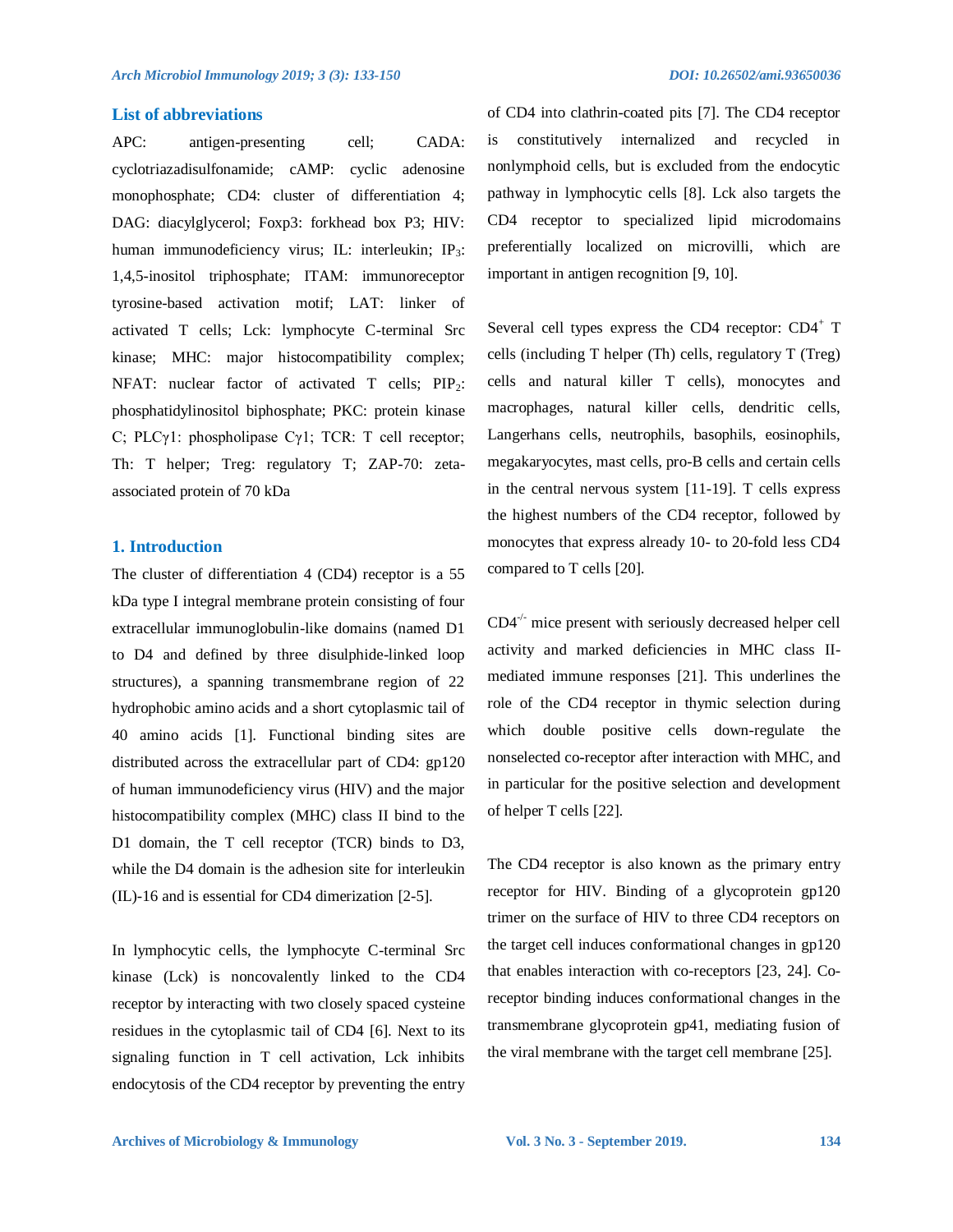CD4 receptor density plays a crucial role in the efficiency of HIV-1 infectivity, as cells with low CD4 expression require high levels of co-receptor for viral infection to occur [26]. Additionally, multimeric CD4 binding is required for HIV infection, further implying that CD4 receptor density is critical for effective HIV infection [27].

Besides its role in the positive selection and development of CD4<sup>+</sup> T cells as well as in HIV infection, the CD4 receptor is crucial in the immune system. The most important role of CD4 is during activation of T cells, in which it can fulfill several functions. Additionally, the CD4 receptor is suggested to play a role in T helper cell differentiation and in chemotaxis of T cells towards IL-16. Also in other types of immune cells, the CD4 receptor exerts diverging functions. This paper reviews the role of the CD4 receptor in immune function and discusses interference with CD4 function by (non)depleting anti-CD4 monoclonal antibodies and by the CD4 downmodulating compound cyclotriazadisulfonamide (CADA).

# **2. The CD4 receptor in T cell activation**

During activation of T cells, the CD4 receptor can fulfill several roles including an adhesion function, a signaling function as well as enhancement of T cell sensitivity to antigens.

#### **2.1. Adhesion function of the CD4 receptor**

The CD4 receptor was shown to exert an intercellular adhesion function during T cell activation and was therefore described as a co-receptor [28]. The CD4 receptor stabilizes the interaction between the TCR on CD4<sup>+</sup> T cells and the MHC class II molecule on antigen-presenting cells (APCs) (Figure 1) [29, 30]. The D1 domain of CD4 can interact with both the α2 and  $β2$ domains of MHC class II, suggesting that specifically organized CD4 and/or MHC class II oligomers play an important role in  $CD4^+$  T cell activation [31].



**Figure 1: The CD4 receptor has an intercellular adhesion function during T cell activation.** The D1 domain of CD4 can interact with the α2 or β2 domain of MHC class II, thereby stabilizing the interaction between the TCR on the T cell and the MHC class II molecule on the antigen-presenting cell.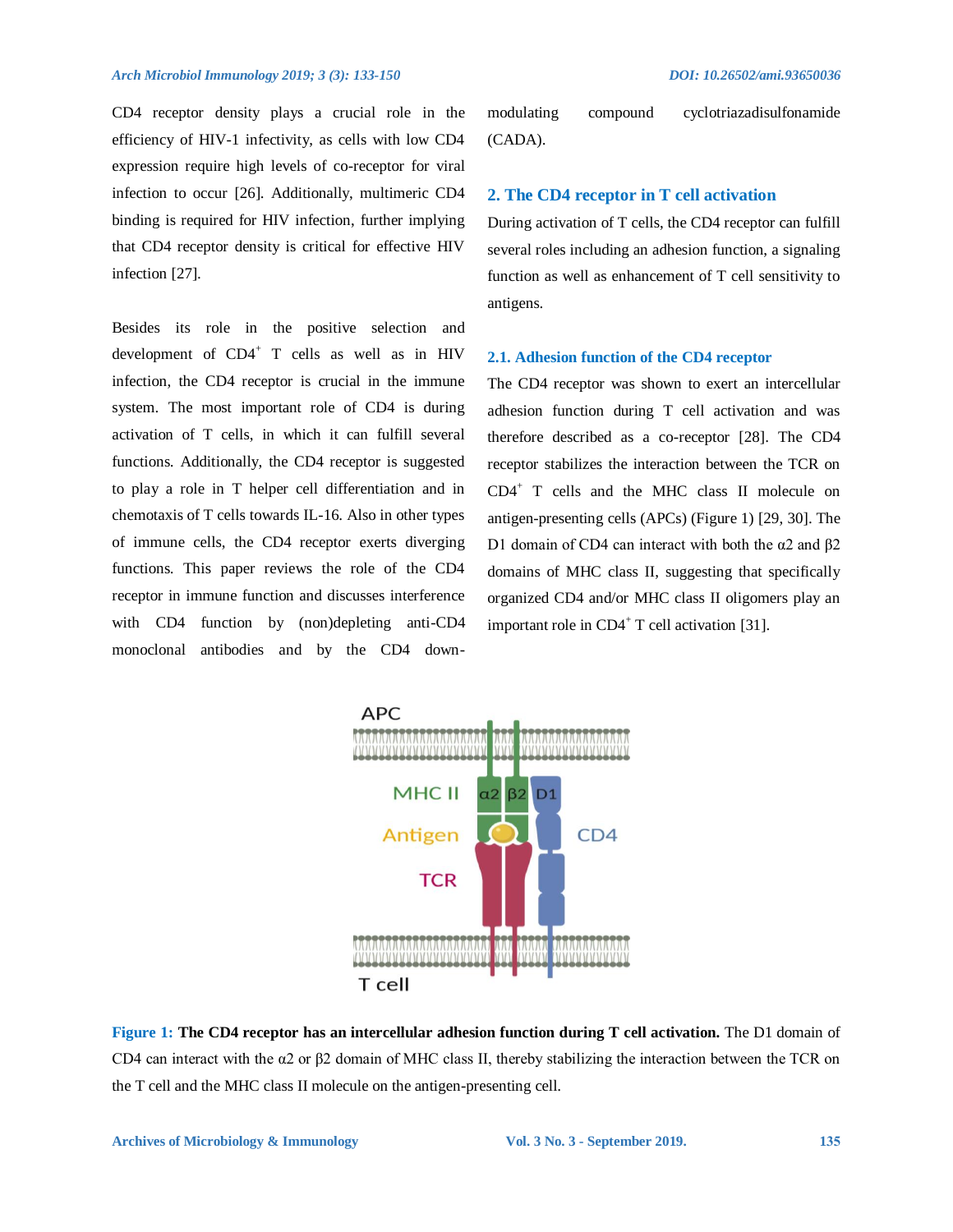## **2.2. The CD4 receptor as signaling molecule**

More important than its function in intercellular adhesion, is the signaling function of the CD4 receptor in T cell activation. Evidence for a signaling function of CD4 came from the observation that Lck positively regulates T cell activation [32]. Suboptimal TCRinduced phosphorylation and reduced calcium signaling in Th2 cells compared to Th1 cells was attributed to lower levels of the CD4 receptor [33]. Additionally, HIV-1 infection was associated with the gradual loss of responsiveness of T cells to antigens by interference with the association of Lck with the CD4 receptor and by defective recruitment of Lck into the immunological synapse [34, 35].

During T cell activation, the TCR is the antigenrecognition unit that interacts with the MHC class II molecule presenting the antigen. On T cells, the TCR associates with the CD3-ζ complex (Figure 2) [36]. The CD3 receptor is composed of four transmembrane polypeptide chains, a γε and a δε heterodimer. Both intracellular domains of the CD3 receptor and of the disulfide-linked ζ-dimer contain immunoreceptor tyrosine-based activation motifs (ITAMs), which are substrates for phosphorylation by protein tyrosine kinases [37]. The CD4 receptor is also associated with this TCR/CD3-ζ complex upon T cell activation, thereby bringing Lck in the proximity of the ITAMs [38]. Lck can then phosphorylate the ITAMs in the cytoplasmic tails of CD3 and of the ζ-dimer, thereby generating binding sites for proteins bearing Src homology 2 domains such as zeta-associated protein of 70 kDa (ZAP-70) [39]. Recruitment of ZAP-70 results in enhanced activation of this kinase [40]. ZAP-70 will consequently phosphorylate components of distinct downstream signaling pathways such as linker of activated T cells (LAT) and phospholipase Cγ1 (PLCγ1) [41]. LAT in turn will recruit additional signaling molecules with Src homology 2 motifs, while  $PLC\gamma1$ hydrolyzes phosphatidylinositol biphosphate  $(PIP_2)$ , producing diacylglycerol (DAG) and 1,4,5-inositol triphosphate  $(\text{IP}_3)$ . DAG then activates protein kinase C (PKC), while  $IP_3$  induces calcium mobilization in the cytosol [42, 43]. Elevated intracellular calcium levels result in several effects by binding to the calciumbinding protein calmodulin. One of these effects is nuclear import of the transcription factor nuclear factor of activated T cells (NFAT) and thereby induction of transcription of the IL-2 gene [44, 45]. The final result of all these induced signaling pathways is T cell activation, characterized by increased cytosolic calcium levels, transcription factor activation, enhanced production of cytokines and massive proliferation.

Next to localizing Lck in the proximity of the TCR/CD3-ζ complex, the CD4 receptor also increases calcium mobilization from intracellular stores after engagement of CD4 by MHC class II and it counteracts the TCR-mediated increases in cyclic adenosine monophosphate (cAMP) [46]. In the absence of additional modifying signals, TCR signaling results in the accumulation of cAMP in the cytosol resulting in partial T cell activation without the induction of efficient proliferation and cytokine production [47]. CD4-mediated signals result in the reduction of cAMP levels by activating cAMP phosphodiesterases that degrade cAMP and by inhibiting adenylyl cyclase that produces cAMP from ATP. In addition, it was suggested that LAT can associate with the CD4 receptor, thereby recruiting LAT in the proximity of ZAP-70 [48].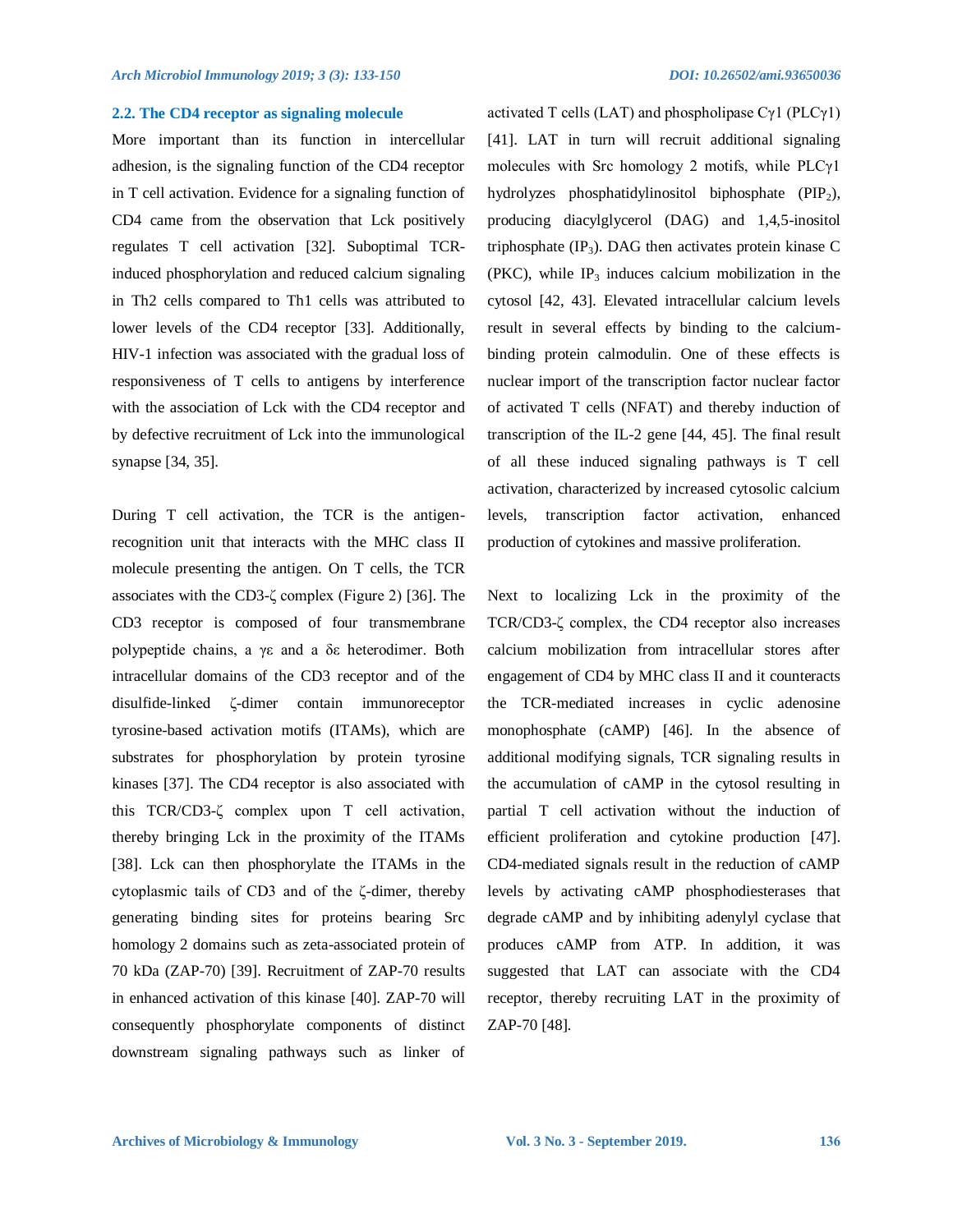On the other side, the CD4 receptor and Lck seem to be involved in apoptosis of T cells. CD4 crosslinking in the absence of simultaneous TCR engagement results in Lck-dependent T cell apoptosis [49]. Additionally,

CD4-Lck signaling contributes in the elimination of activated T cells by Fas-mediated apoptosis [50, 51]. This is an important immunoregulatory mechanism to maintain homeostasis and prevent tissue damage.



Figure 2: The TCR and CD4 downstream signaling pathway after antigen recognition. Upon antigen recognition, the CD4 receptor associates with the TCR/CD3-ζ complex and localizes Lck in the proximity of the ITAMs on the ζ-dimer and on the γε and δε heterodimers of the CD3 receptor. These ITAMs are phosphorylated by Lck, thereby creating binding sites for ZAP-70, resulting in enhanced activity of this kinase. ZAP-70 on its turn will phosphorylate LAT and PLCγ1. LAT will recruit additional signaling molecules, while PLCγ1 hydrolyzes PIP<sub>2</sub>, which produces DAG and IP<sub>3</sub>. DAG activates PKC, while IP<sub>3</sub> induces calcium mobilization in the cytosol. These increased calcium levels then bind to calmodulin, resulting in nuclear import of the transcription factor NFAT and thereby enhanced transcription of the IL-2 gene.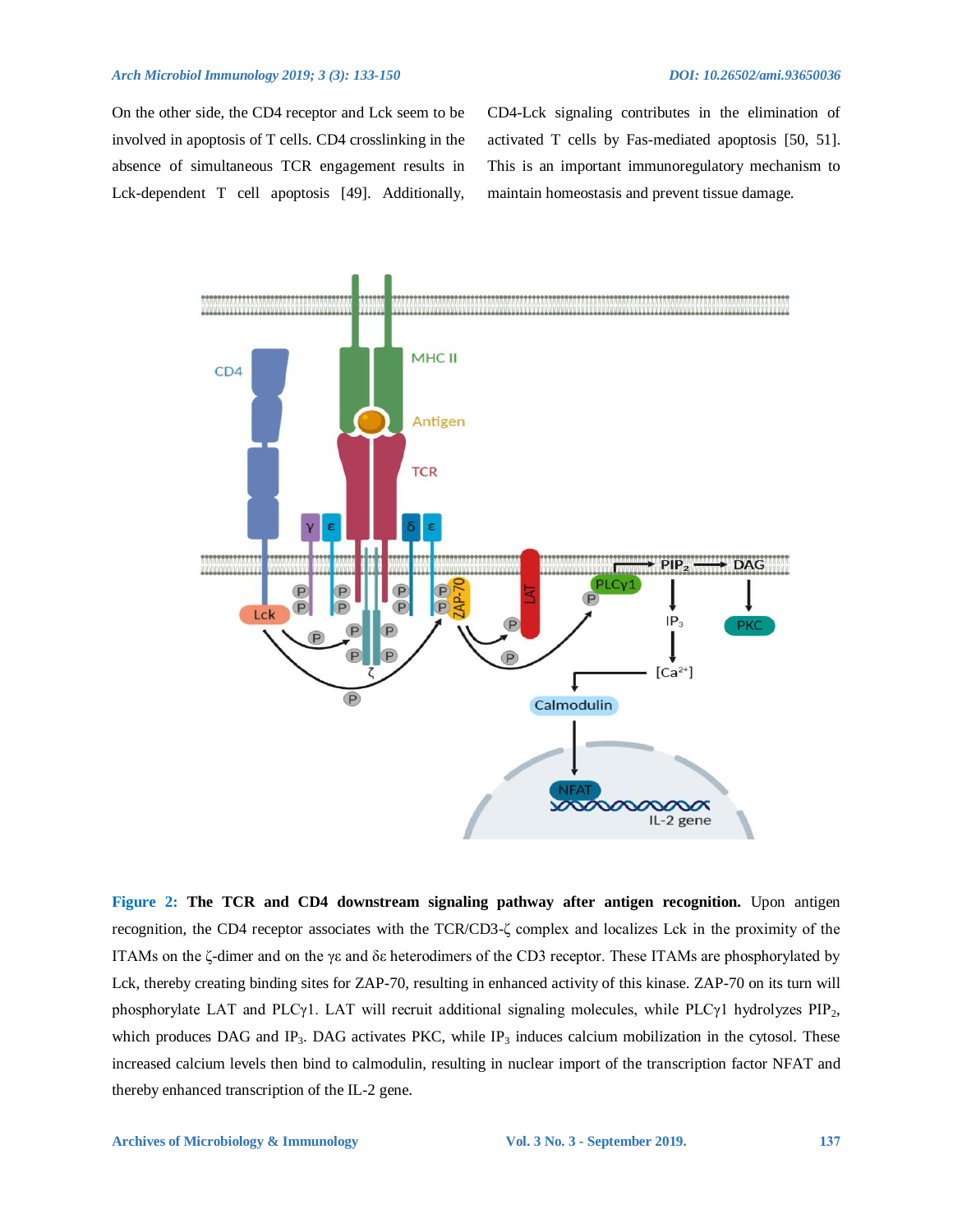#### **2.3. The CD4 receptor enhances T cell sensitivity**

The adhesion and signaling function of the CD4 receptor stress its importance in T cell activation. It was first suggested in 1987 that CD4 can enhance T cell responsiveness and that it may be crucial in the response to suboptimal levels of antigen [52]. Later on, it was demonstrated that preventing or reducing the association of CD4 with the ligand-engaged TCR could convert typical agonists into partial agonist stimuli and that the functional role of the CD4 receptor in T cell activation varies depending upon the potency of the ligand [53, 54]. *In vitro*, in the presence of CD4 even one agonist peptide-MHC molecule can produce a transient increase in cytosolic calcium and as few as ten agonist peptide-MHC molecules can result in sustained calcium flux and the formation of an immunological synapse [55]. This sensitivity is highly dependent on CD4, as blocking this receptor with antibodies renders T cells unable to detect less than about 30 agonistic ligands.

The enhancement of T cell sensitivity by the CD4 receptor can be explained by the 'pseudodimer' model (Figure 3). In this model, the binding of a first TCR (TCR1) to an agonist peptide-MHC molecule creates a hotspot for activation that can recruit another TCR (TCR2) via the CD4 receptor associated with it [56]. TCR2 then binds to an endogenous peptide-MHC molecule and the resulting stable pseudodimer complex of TCR1 binding to an agonist peptide and TCR2 binding to an endogenous peptide, triggers an activation cascade starting with Lck carried by the recruited CD4 receptor [57]. So in the presence of CD4, T cells can use endogenous peptide-MHC molecules to achieve maximal sensitivity.



**Figure 3: The pseudodimer model explains enhanced T cell sensitivity in the presence of the CD4 receptor.**  The binding of TCR1 to an agonist peptide-MHC molecule creates a hotspot for activation that can recruit TCR2 via the CD4 receptor associated with it. TCR2 is then able to bind to an endogenous peptide-MHC molecule and the resulting stable pseudodimer complex, as shown on the right side of the figure, activates intracellular T cell signaling starting with the Lck kinase of the recruited CD4 receptor. The CD4 receptor thus enables the use of endogenous peptide-MHC molecules to achieve maximal sensitivity of T cells.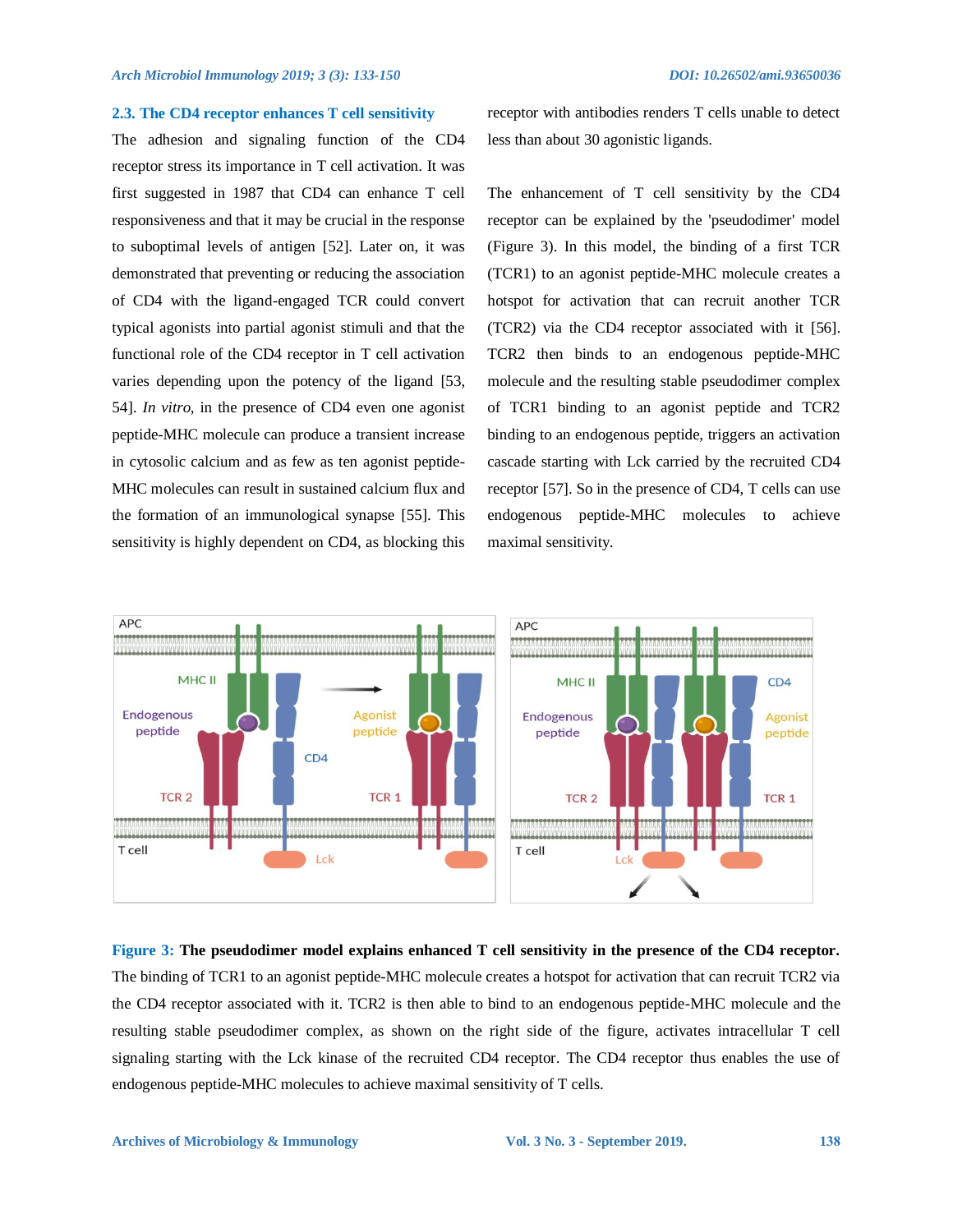# **3. The CD4 receptor in T helper cell differentiation and T cell chemotaxis**

Besides its role in T cell activation, the CD4 receptor is suggested to be involved in peripheral T cell differentiation towards the Th2 subset. When  $CD4^+$  T cells were activated *in vitro* in the presence of a nondepleting anti-CD4 monoclonal antibody, a Th2 type response was induced with elevated levels of IL-4 and IL-13 [58]. Additionally, development of the Th2 subset was impaired in  $CD4^{-/-}$  mice [59, 60]. CD4dependent signaling pathways would be involved in the regulation of a late checkpoint in the expansion and commitment phase of Th2 development, which is associated with resistance to activation-induced cell death [61]. Lck in turn would mediate Th2 differentiation through effects on the Th1 transcription factor T-bet and on the Th2 transcription factor GATA3 [62].

Furthermore, CD4 was identified as the primary receptor for the pro-inflammatory cytokine IL-16 that is implicated in the pathogenesis of asthma and several autoimmune diseases by recruitment of CD4<sup>+</sup> T cells to sites of inflammation [63]. IL-16 inhibits HIV-1 and SIV infection, as well as T cell activation in the mixed lymphocyte reaction and after stimulation with anti-CD3 antibodies [64, 65]. The CD4 receptor was shown to be involved in the chemotactic response of  $CD4^+$  T cells towards IL-16 by activation of Lck, followed by increases in cytosolic calcium levels and IP3, and translocation of PKC from the cytosol to the cell membrane [66-68]. However, this function of the CD4 receptor is rather controversial as experiments in CD4-/ mice demonstrated that CD4 is not required for the functional activity of IL-16 [69]. In human and murine mast cells, the tetraspanin CD9 was identified as an alternate receptor for IL-16 [70].

# **4. The CD4 receptor in other types of immune cells**

Although the major importance of CD4 lies in  $CD4^+$  T cells, the receptor is expressed in several other types of immune cells. In monocytes and eosinophils, CD4 would function as a chemotactic factor receptor, while in pro-B cells it transduces a signal that induces differentiation towards pre-B cells and expression of recombination-activating gene-1 and -2 [71]. In active natural killer cells, the CD4 receptor plays a role in chemotaxis towards IL-16 and in cytokine production of interferon-γ and tumor necrosis factor-α [72]. In spleenresident dendritic cells, CD4 is involved in the priming of invariant natural killer T cells [73].

## **5. Interference with CD4 receptor function**

The important role of the CD4 receptor in the immune system is demonstrated by the immunosuppressive potential of anti-CD4 monoclonal antibodies. The small molecule CADA down-modulates the CD4 receptor and may therefore also have immunosuppressive effects.

# **5.1. Anti-CD4 monoclonal antibodies Depleting anti-CD4 monoclonal antibodies**

The depleting anti-mouse CD4 monoclonal antibody GK1.5 and the depleting anti-rat CD4 monoclonal antibody OX38 were successfully used in rodent skin and small bowel allograft transplantation models [74, 75]. Several other depleting anti-CD4 monoclonal antibodies showed benefit in transplantation models with various organs.  $CD4^+$  T cells are depleted by these antibodies by antibody-dependent cellular cytotoxicity or by complement-dependent cytotoxicity [76]. Massive and long-lasting reduction of the number of CD4<sup>+</sup> T cells is associated with a number of side effects related to general immunosuppression. Therefore, experiments with local secretion of the depleting antibodies by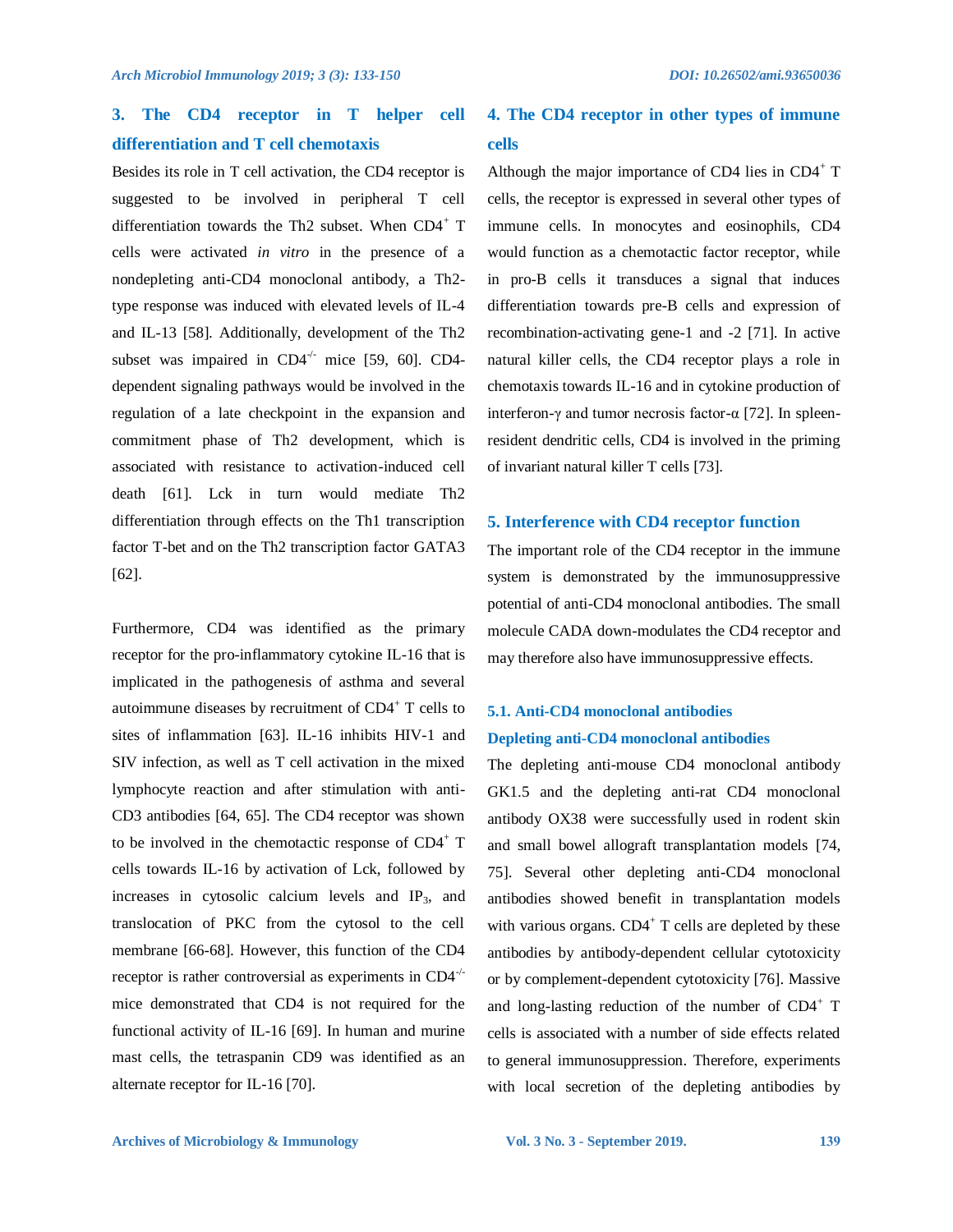transgenic or transduced allografts were performed [77, 78]. Still, these depleting anti-CD4 monoclonal antibodies, while being immunosuppressive, have been found to deplete Treg cells too and thereby inhibit the induction of antigen tolerance [79].

#### **Nondepleting anti-CD4 monoclonal antibodies**

The immunosuppressive potential of depleting anti-CD4 monoclonal antibodies is obvious, but it was also shown that nondepleting anti-CD4 monoclonal antibodies could induce a permanent state of antigen-specific unresponsiveness (tolerance) in mice [80]. Nondepleting anti-CD4 monoclonal antibodies were able to control collagen-induced arthritis and experimental autoimmune encephalomyelitis in mice [81, 82]. These antibodies often did not only prevent, but also control ongoing autoimmune diseases. The effect of nondepleting anti-CD4 monoclonal antibodies was not restricted to rodent models, as it was shown in baboons that the humanized nondepleting anti-CD4 monoclonal antibody TRX1 is able to induce antigen-specific tolerance without longterm immunosuppression [83].

These nondepleting anti-CD4 monoclonal antibodies may have several mechanisms of action. Using *in vitro* T cell activation assays, no correlation was found between the degree of T cell activation inhibition and the specificity of the monoclonal antibodies for different regions on the CD4 receptor, even not the binding site of MHC class II [84]. CD4 down-modulation may be required for the tolerizing effect of nondepleting anti-CD4 monoclonal antibodies and it was shown *in vitro*  that resting CD4<sup>+</sup> T cells absolutely require Fc receptormediated crosslinking of a humanized nondepleting anti-CD4 antibody for CD4 to be down-modulated, while activated  $CD4^+$  T cells did not [85, 86].

nondepleting anti-CD4 antibody KT6 seemed to control pathogenic CD4<sup>+</sup> T cells by switching their cytokine production from a Th1- to a Th2-like profile [81]. Additionally, production of the Th1 cytokine interferonγ was severely reduced by the nondepleting anti-CD4 antibody RIB5/2 after allograft transplantation in rats [87]. An *in vitro* study with the nondepleting anti-mouse CD4 antibody YTS177.9 showed that IL-2 secretion was suppressed by this antibody through inhibition of the transcription factors NFAT and activator protein-1 (AP-1) [88].

In a collagen-induced arthritis model in mice, the

Another mechanism that was proposed to explain the tolerizing effect of nondepleting anti-CD4 monoclonal antibodies, was by induction of differentiation of naive T cells into adaptive Treg cells or by activation of the suppressive function of Treg cells [89, 90]. The antimouse CD4 antibody YTS177.9 was shown to induce forkhead box  $P3$  (Foxp3)<sup>+</sup> Treg cells in a murine model of multiple sclerosis [82]. In contrast, YTS177.9 could inhibit proliferation of effector CD4<sup>+</sup> T cells in an *in vitro* mixed lymphocyte reaction, without expansion or activation of immunosuppressive  $F\text{o}xp3^+$  Treg cells [91]. The same group demonstrated that the anti-human CD4 antibody RPA-T4 could inhibit CD4<sup>+</sup> T cell proliferation in the mixed lymphocyte reaction in the absence of  $F\text{oxp3}^+$  Treg cells. In line with these data, YTS177.9 was able to induce tolerance in Foxp3 mutant scurfy mice and in genetically engineered mice that were depleted of  $F\text{oxp3}^+$  Treg cells [92]. On the other side, the humanized CD4-specific monoclonal antibody tregalizumab (BT-061) induces a unique phosphorylation of TCR complex-associated signaling molecules exclusively in Treg cells by recognition of a specific conformational epitope on the D2 domain of CD4 [93]. Thereby, it selectively activates the function of Treg cells without activating effector T cells.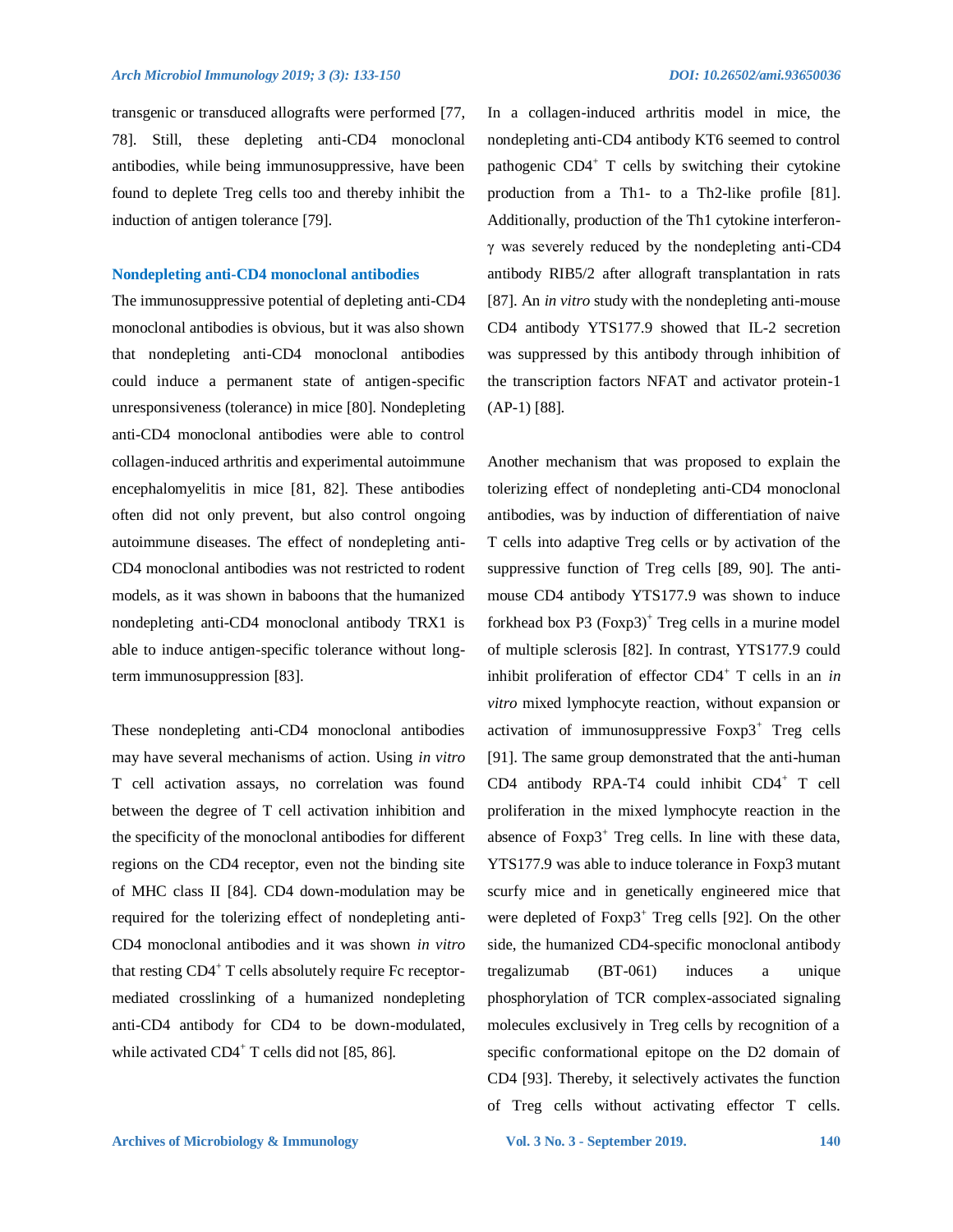Although being very promising, tregalizumab did not show significant clinical efficacy in a phase IIb randomized, placebo-controlled trial including patients with active rheumatoid arthritis [94].

Aberrant intracellular signaling was also observed in CD4<sup>+</sup> T cells in the presence of nondepleting anti-CD4 monoclonal antibodies. The anti-mouse CD4 antibody YTS177.9 decreases tyrosine phosphorylation of ZAP-70 and LAT, resulting in severely reduced proliferation of the responding CD4<sup>+</sup> T cells *in vitro* [95]. The signaling profile of these anti-CD4-treated cells resembles that of anergic cells. Additionally, in the above-mentioned Foxp3 mutant scurfy mice, tolerance induction by YTS177.9 was associated with downregulation of the co-stimulatory tumor necrosis factorreceptor superfamily members OX40 and CD30 [92]. Signaling through OX40 and CD30 promotes the differentiation and survival of CD4<sup>+</sup> T cells that initiate autoimmunity in scurfy mice [96]. OX40 is also implicated in other autoimmune conditions, such as rheumatoid arthritis and multiple sclerosis [97].

Nondepleting anti-CD4 monoclonal antibodies may therefore have several modes of action, such as (1) inhibition of CD4<sup>+</sup> T cell activation by steric hindrance of the CD4/MHC class II interaction that might result in antigen-specific tolerance, (2) down-modulation of the CD4 receptor, (3) switching from a proinflammatory Th1 to a more immunomodulatory Th2 type immune response, (4) induction of Treg cells and enhancement of their activity, or (5) delivery of a negative or attenuated signal into the  $CD4^+$  T cell [76]. These antibodies could represent a promising therapeutic approach for human autoimmune diseases and to prevent graft rejection after organ transplantation. Due to immunogenicity and the generation of anti-mouse immunoglobulins, murine monoclonal antibodies cannot be used in humans, but several humanized nondepleting anti-CD4 monoclonal antibodies have been tested in clinical trials. Many attempts were done to use these antibodies as potential immunosuppressive agents in autoimmune diseases and after organ transplantation [98]. Most of these attempts failed, mainly because there was not enough knowledge about the mechanism of action of anti-CD4-induced tolerance, about the optimal dose and about the pharmacokinetic/pharmacodynamic profile of these antibodies. One example is the monkey/human chimeric anti-CD4 monoclonal antibody Clenoliximab, that reached phase II clinical trial for the treatment of rheumatoid arthritis, but was discontinued afterwards [99].

#### **5.2 Cyclotriazadisulfonamide (CADA)**

The small molecule CADA is a synthetic macrocycle that was selected from an antiviral HIV screening program of the US National Cancer Institute (Figure 4). CADA was shown to have a broad antiviral activity against different HIV strains in several T cell lines and in peripheral blood mononuclear cells [100, 101]. This antiviral effect of CADA is due to specific downmodulation of the CD4 receptor, which is the primary entry receptor for HIV. For 19 CADA analogs, it was shown that the CD4 down-modulating activity directly correlates with their anti-HIV potency [102].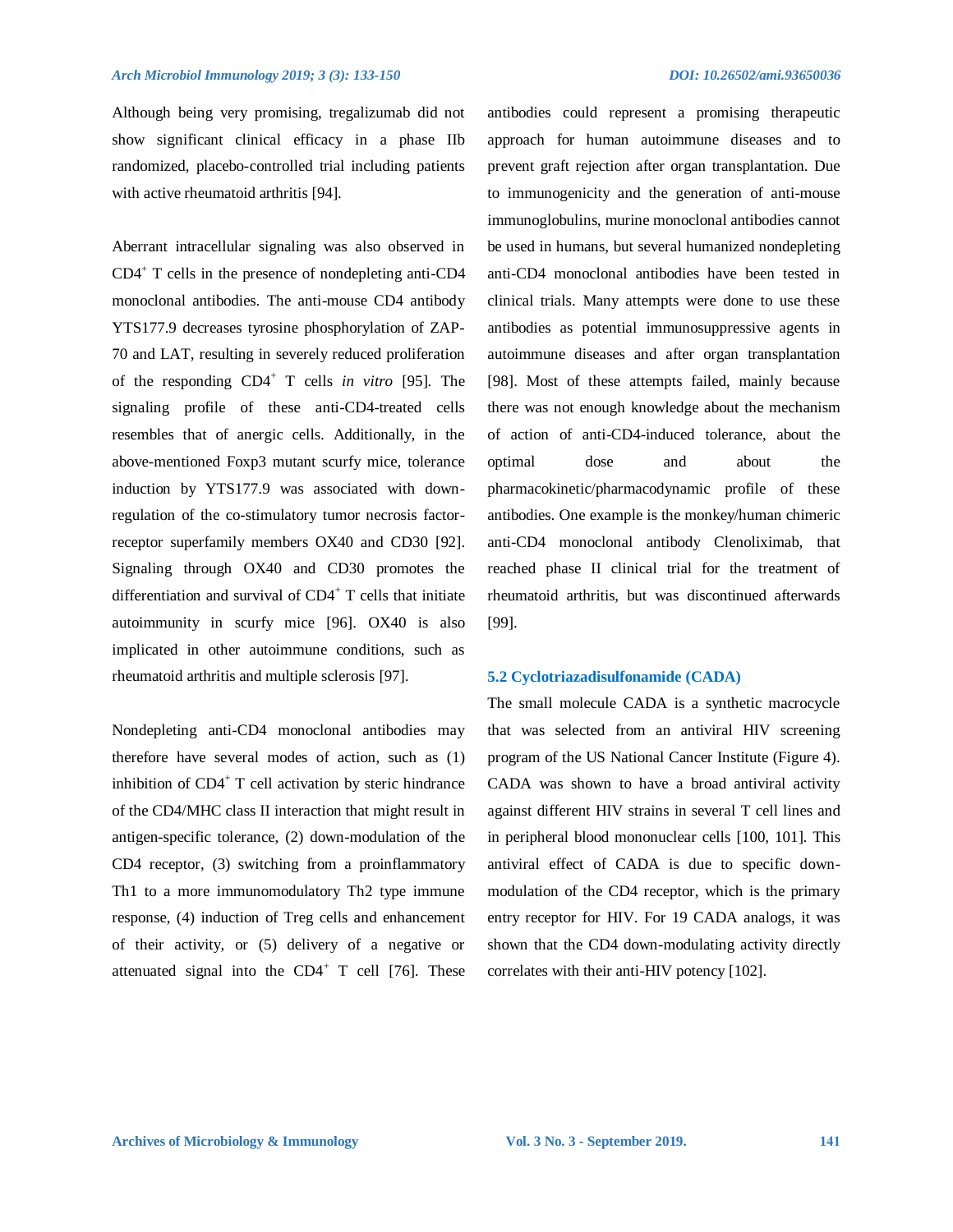

**Figure 4: Chemical structure of cyclotriazadisulfonamide or CADA (9-benzyl-3-methylene-1,5-di-***p***toluenesulfonyl-1,5,9-triazacyclododecane).** 

This down-modulating effect of CADA was similar for surface and intracellular CD4 expression [100]. Depending on the cell type, the kinetics of CD4 downmodulation in the presence of CADA varied. The downmodulating activity of CADA is also reversible: when the compound is removed, CD4 expression is rapidly restored to normal levels. CADA does not compromise cellular viability as was demonstrated by long-term (about 1 year) CADA treatment of T cells with recovery of CD4 expression when treatment was ceased [103]. The sensitivity of the CD4 receptor to CADA is speciesspecific, as expression of murine CD4 was not affected by the compound, while primary T cells of macaques responded in a similar way as human T cells.

CADA does not bind directly to the extracellular part of CD4 resulting in receptor internalization, nor does it act at transcriptional level as similar mRNA levels for CD4 were obtained in the presence or absence of CADA [100]. This suggests that CADA acts at the (post)translational level. Indeed, CADA was shown to inhibit ER co-translational translocation of human CD4 by selectively binding to its signal peptide [103]. In contrast, no interaction of CADA with the murine CD4 signal peptide was observed. CADA was therefore identified as the first signal peptide-binding compound that selectively inhibits the translocation of a specific protein into the endoplasmic reticulum in a signal peptide-dependent way. The immunosuppressive potential of CADA is currently under investigation. Due to its unique mechanism of CD4 receptor downmodulation, CADA may provide a fascinating example of CD4-involved immunosuppression.

#### **6. Conclusion**

The CD4 receptor plays a crucial role in the immune system, especially during T cell activation in which it can fulfill an adhesion or signaling function and enhance sensitivity of T cells to antigens. Despite promising *in vitro* and *in vivo* immunosuppressive effects of non-depleting anti-CD4 monoclonal antibodies, translation into clinical use as immunosuppressive agents to treat autoimmune diseases and/or to prevent rejection after organ transplantation has not been successful so far. In addition, the small molecule CADA down-modulates the CD4 receptor by a unique way of signal peptide-dependent inhibition of ER co-translational translocation of the protein. The immunosuppressive potential of this compound is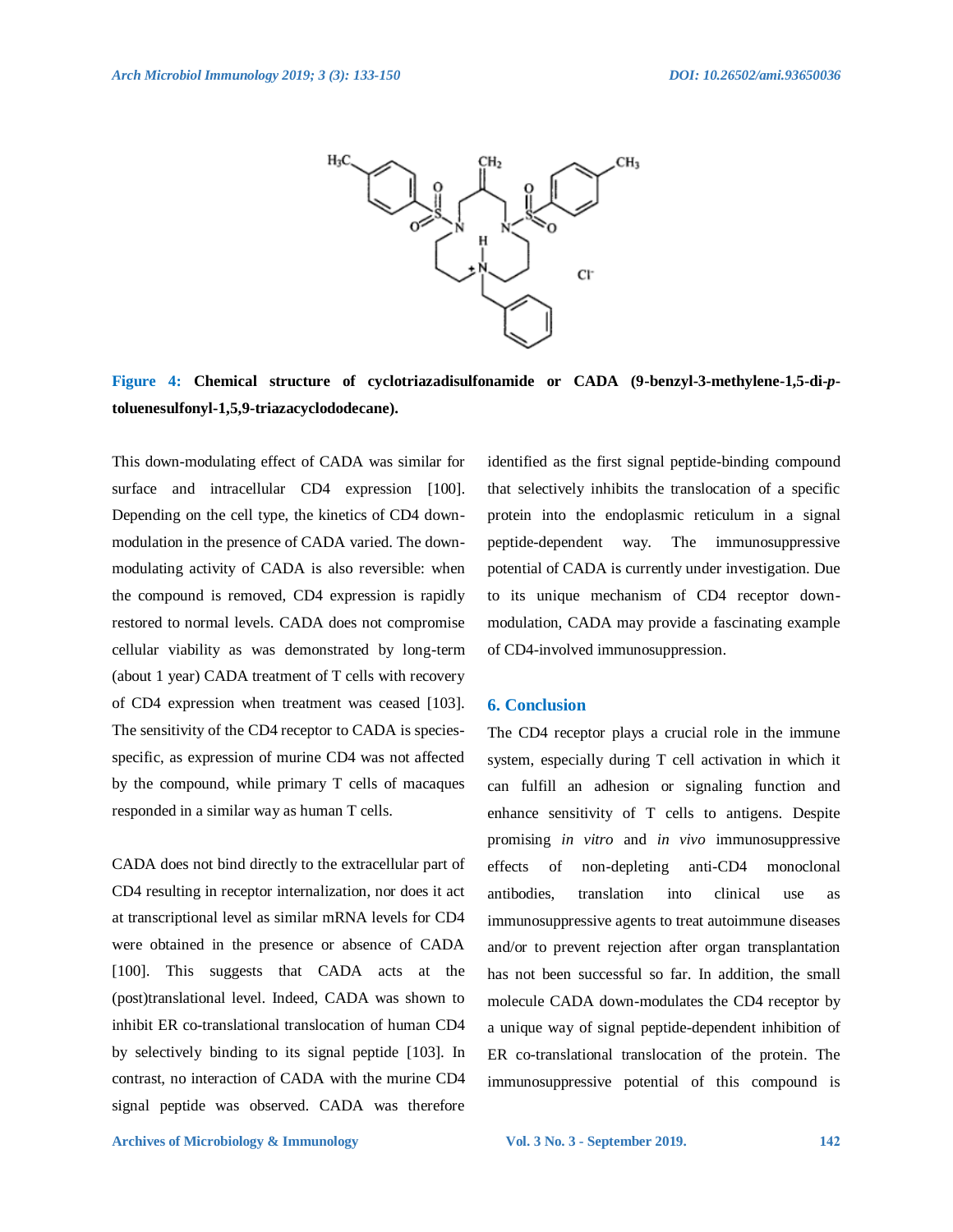currently under investigation and will undoubtedly provide new insight in the field of CD4-involved immunosuppression.

## **Conflicts of interest**

The authors declare that they have no conflicts of interest.

## **References**

- 1. Maddon PJ, Littman DR, Godfrey M, Maddon DE, Chess L, Axel R. The isolation and nucleotide sequence of a cDNA encoding the T cell surface protein T4: a new member of the immunoglobulin gene family. Cell 42 (1985): 93-104.
- 2. Doyle C, Strominger JL. Interaction between CD4 and class II MHC molecules mediates cell adhesion. Nature 330 (1987): 256-259.
- 3. Vignali DA, Vignali KM. Profound enhancement of T cell activation mediated by the interaction between the TCR and the D3 domain of CD4. Journal of immunology 162 (1999): 1431-1439.
- 4. Liu Y, Cruikshank WW, O'Loughlin T, O'Reilly P, Center DM, Kornfeld H. Identification of a CD4 domain required for interleukin-16 binding and lymphocyte activation. The Journal of biological chemistry 274 (1999): 23387-23395.
- 5. Wu H, Kwong PD, Hendrickson WA. Dimeric association and segmental variability in the structure of human CD4. Nature 387 (1997): 527-530.
- 6. Shaw AS, Amrein KE, Hammond C, Stern DF, Sefton BM, Rose JK. The lck tyrosine protein kinase interacts with the cytoplasmic tail of the

CD4 glycoprotein through its unique aminoterminal domain. Cell 59 (1989): 627-636.

- 7. Pelchen-Matthews A, Boulet I, Littman DR, Fagard R, Marsh M. The protein tyrosine kinase p56lck inhibits CD4 endocytosis by preventing entry of CD4 into coated pits. The Journal of cell biology 117 (1992): 279-290.
- 8. Pelchen-Matthews A, Armes JE, Griffiths G, Marsh M. Differential endocytosis of CD4 in lymphocytic and nonlymphocytic cells. The Journal of experimental medicine 173 (1991): 575-587.
- 9. Foti M, Phelouzat MA, Holm A, Rasmusson BJ, Carpentier JL. p56Lck anchors CD4 to distinct microdomains on microvilli. Proceedings of the National Academy of Sciences of the United States of America 99 (2002): 2008-2013.
- 10. Cai E, Marchuk K, Beemiller P, Beppler C, Rubashkin MG, Weaver VM, et al. Visualizing dynamic microvillar search and stabilization during ligand detection by T cells. Science 356 (2017).
- 11. Wood GS, Warner NL, Warnke RA. Anti-Leu-3/T4 antibodies react with cells of monocyte/macrophage and Langerhans lineage. Journal of immunology 131 (1983) :212-216.
- 12. Lee B, Sharron M, Montaner LJ, Weissman D, Doms RW. Quantification of CD4, CCR5, and CXCR4 levels on lymphocyte subsets, dendritic cells, and differentially conditioned monocyte-derived macrophages. Proceedings of the National Academy of Sciences of the United States of America 96 (1999): 5215- 5220.
- 13. Li Y, Li L, Wadley R, Reddel SW, Qi JC, Archis C, et al. Mast cells/basophils in the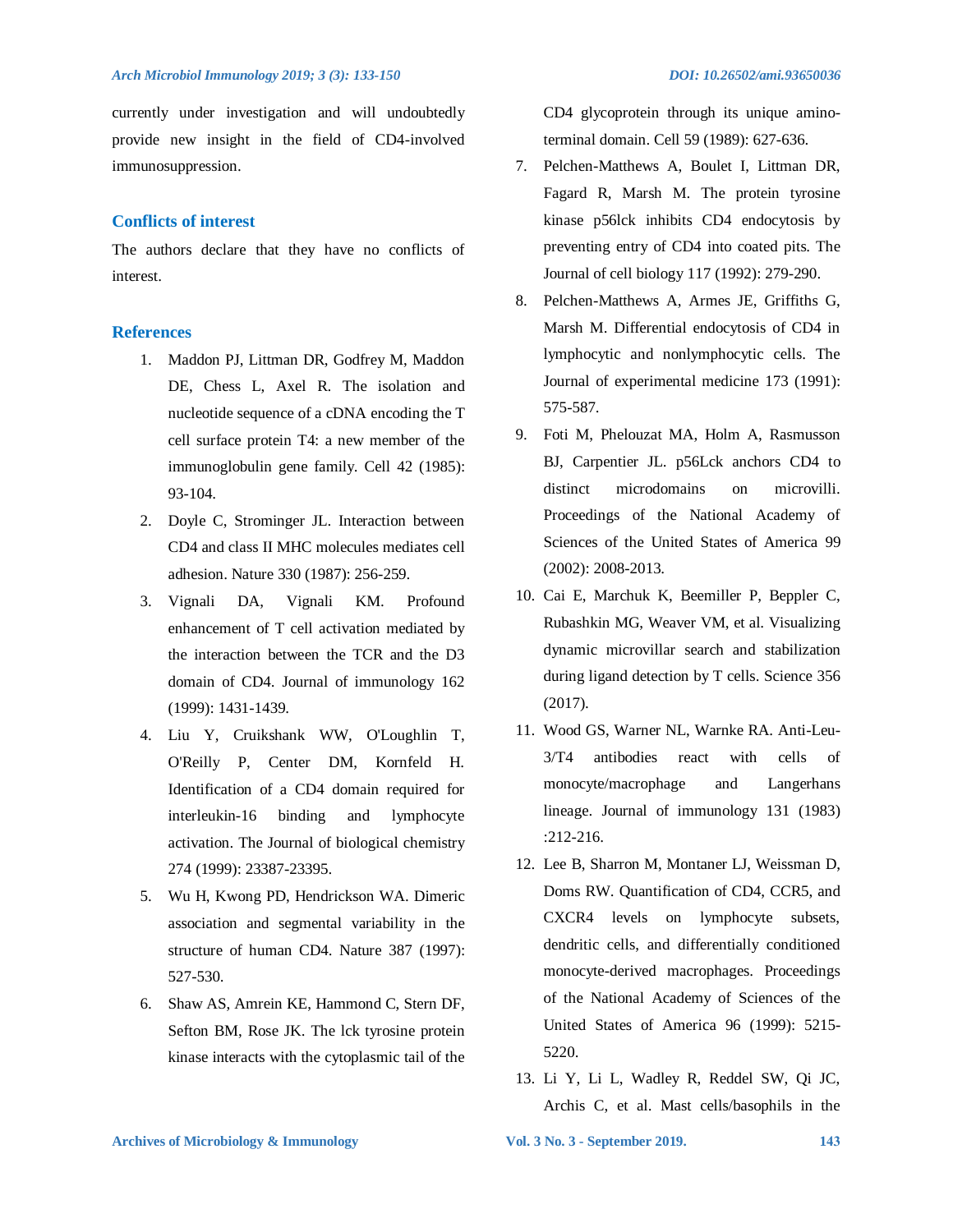peripheral blood of allergic individuals who are HIV-1 susceptible due to their surface expression of CD4 and the chemokine receptors CCR3, CCR5, and CXCR4. Blood 97 (2001): 3484-3490.

- 14. Lucey DR, Dorsky DI, Nicholson-Weller A, Weller PF. Human eosinophils express CD4 protein and bind human immunodeficiency virus 1 gp120. The Journal of experimental medicine 169 (1989): 327-332.
- 15. Basch RS, Kouri YH, Karpatkin S. Expression of CD4 by human megakaryocytes. Proceedings of the National Academy of Sciences of the United States of America 87 (1990): 8085-8089.
- 16. Li YS, Wasserman R, Hayakawa K, Hardy RR. Identification of the earliest B lineage stage in mouse bone marrow. Immunity 5 (1996): 527- 535.
- 17. Omri B, Crisanti P, Alliot F, Marty MC, Rutin J, Levallois C, et al. CD4 expression in neurons of the central nervous system. International immunology 6 (1994): 377-385.
- 18. Lynch GW, Slaytor EK, Elliott FD, Saurajen A, Turville SG, Sloane AJ, et al. CD4 is expressed by epidermal Langerhans' cells predominantly as covalent dimers. Experimental dermatology 12 (2003): 700-711.
- 19. Biswas P, Mantelli B, Sica A, Malnati M, Panzeri C, Saccani A, et al. Expression of CD4 on human peripheral blood neutrophils. Blood 101 (2003): 4452-4456.
- 20. Collman R, Godfrey B, Cutilli J, Rhodes A, Hassan NF, Sweet R, et al. Macrophage-tropic strains of human immunodeficiency virus type 1 utilize the CD4 receptor. Journal of virology 64 (1990): 4468-4476.
- 21. Rahemtulla A, Fung-Leung WP, Schilham MW, Kundig TM, Sambhara SR, Narendran A, et al. Normal development and function of CD8+ cells but markedly decreased helper cell activity in mice lacking CD4. Nature 353 (1991): 180-184.
- 22. Killeen N, Davis CB, Chu K, Crooks ME, Sawada S, Scarborough JD, et al. CD4 function in thymocyte differentiation and T cell activation. Philosophical transactions of the Royal Society of London Series B, Biological sciences 342 (1993): 25-34.
- 23. Kwong PD, Wyatt R, Robinson J, Sweet RW, Sodroski J, Hendrickson WA. Structure of an HIV gp120 envelope glycoprotein in complex with the CD4 receptor and a neutralizing human antibody. Nature 393 (1998): 648-659.
- 24. Chan DC, Kim PS. HIV entry and its inhibition. Cell 93 (1998): 681-684.
- 25. Wilen CB, Tilton JC, Doms RW. HIV: cell binding and entry. Cold Spring Harbor perspectives in medicine 2 (2012).
- 26. sPlatt EJ, Wehrly K, Kuhmann SE, Chesebro B, Kabat D. Effects of CCR5 and CD4 cell surface concentrations on infections by macrophagetropic isolates of human immunodeficiency virus type 1. Journal of virology 72 (1998): 2855-2864.
- 27. Layne SP, Merges MJ, Dembo M, Spouge JL, Nara PL. HIV requires multiple gp120 molecules for CD4-mediated infection. Nature 346 (1990): 277-279.
- 28. Janeway CA, Jr. The role of CD4 in T-cell activation: accessory molecule or co-receptor? Immunology today 10 (1989): 234-238.
- 29. Miceli MC, von Hoegen P, Parnes JR. Adhesion versus coreceptor function of CD4 and CD8: role of the cytoplasmic tail in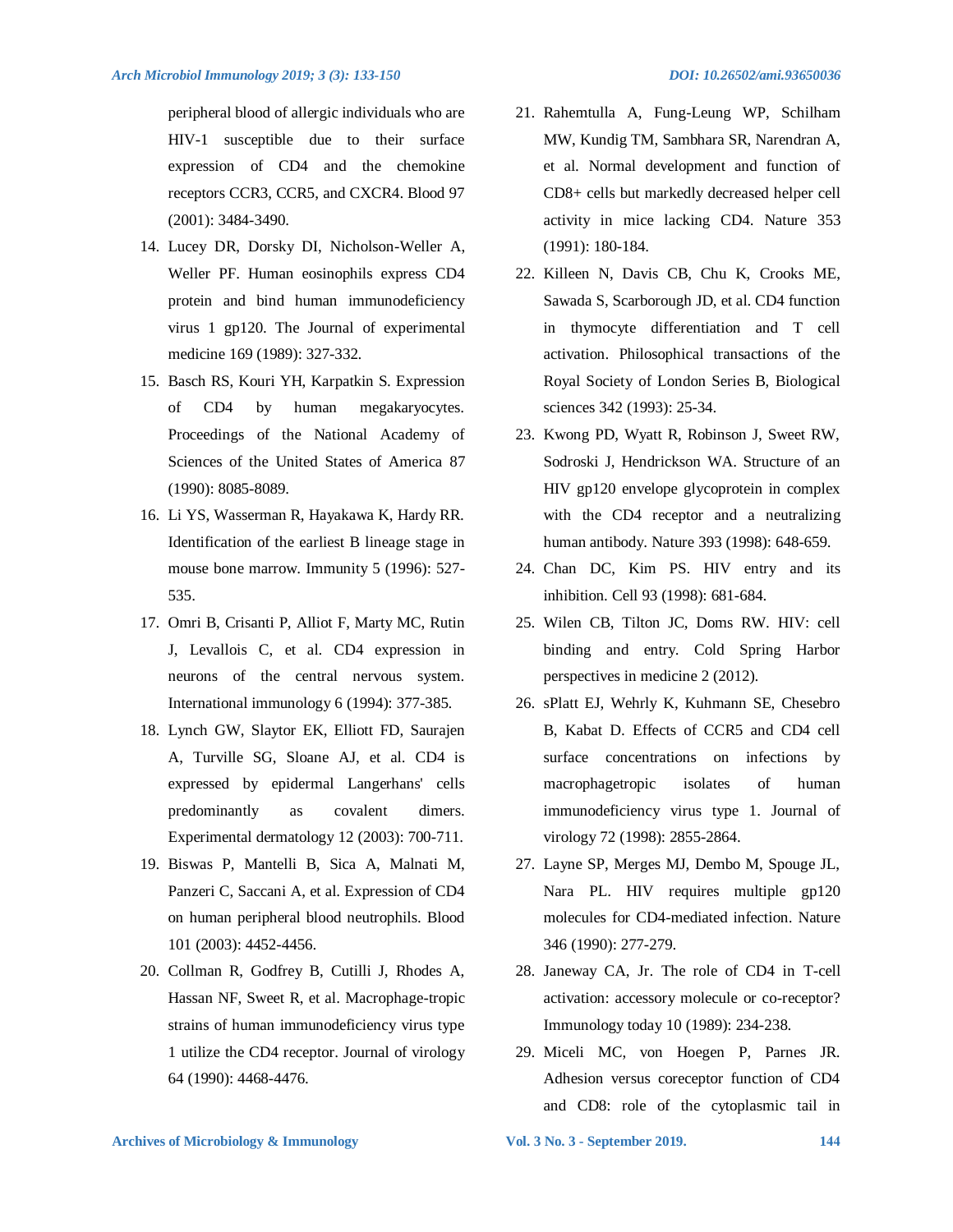coreceptor activity. Proceedings of the National Academy of Sciences of the United States of America 88 (1991): 2623-2627.

- 30. Gay D, Maddon P, Sekaly R, Talle MA, Godfrey M, Long E, et al. Functional interaction between human T-cell protein CD4 and the major histocompatibility complex HLA-DR antigen. Nature 328 (1989): 626-629.
- 31. Konig R, Shen X, Germain RN. Involvement of both major histocompatibility complex class II alpha and beta chains in CD4 function indicates a role for ordered oligomerization in T cell activation. The Journal of experimental medicine 182 (1995): 779-787.
- 32. Abraham N, Miceli MC, Parnes JR, Veillette A. Enhancement of T-cell responsiveness by the lymphocyte-specific tyrosine protein kinase p56lck. Nature 350 (1991): 62-66.
- 33. Itoh Y, Wang Z, Ishida H, Eichelberg K, Fujimoto N, Makino J, et al. Decreased CD4 expression by polarized T helper 2 cells contributes to suboptimal TCR-induced phosphorylation and reduced Ca2+ signaling. European journal of immunology 35 (2005): 3187-3195.
- 34. Kanner SB, Haffar OK. HIV-1 down-regulates CD4 costimulation of TCR/CD3-directed tyrosine phosphorylation through CD4/p56lck dissociation. Journal of immunology 154 (1995): 2996-3005.
- 35. Nyakeriga AM, Fichtenbaum CJ, Goebel J, Nicolaou SA, Conforti L, Chougnet CA. Engagement of the CD4 receptor affects the redistribution of Lck to the immunological synapse in primary T cells: implications for Tcell activation during human immunodeficiency virus type 1 infection. Journal of virology 83 (2009): 1193-1200.
- 36. Konig R, Zhou W. Signal transduction in T
- helper cells: CD4 coreceptors exert complex regulatory effects on T cell activation and function. Current issues in molecular biology 6 (2004): 1-15.
- 37. de Aos I, Metzger MH, Exley M, Dahl CE, Misra S, Zheng D, et al. Tyrosine phosphorylation of the CD3-epsilon subunit of the T cell antigen receptor mediates enhanced association with phosphatidylinositol 3-kinase in Jurkat T cells. The Journal of biological chemistry 272 (1997): 25310-8.
- 38. Holdorf AD, Lee KH, Burack WR, Allen PM, Shaw AS. Regulation of Lck activity by CD4 and CD28 in the immunological synapse. Nature immunology 3 (2002): 259-264.
- 39. Chan AC, Irving BA, Fraser JD, Weiss A. The zeta chain is associated with a tyrosine kinase and upon T-cell antigen receptor stimulation associates with ZAP-70, a 70-kDa tyrosine phosphoprotein. Proceedings of the National Academy of Sciences of the United States of America 88 (1991): 9166-70.
- 40. LoGrasso PV, Hawkins J, Frank LJ, Wisniewski D, Marcy A. Mechanism of activation for Zap-70 catalytic activity. Proceedings of the National Academy of Sciences of the United States of America 93 (1996): 12165-70.
- 41. Paz PE, Wang S, Clarke H, Lu X, Stokoe D, Abo A. Mapping the Zap-70 phosphorylation sites on LAT (linker for activation of T cells) required for recruitment and activation of signalling proteins in T cells. The Biochemical journal 356 (2001): 461-71.
- 42. May WS, Lapetina EG, Cuatrecasas P. Intracellular activation of protein kinase C and regulation of the surface transferrin receptor by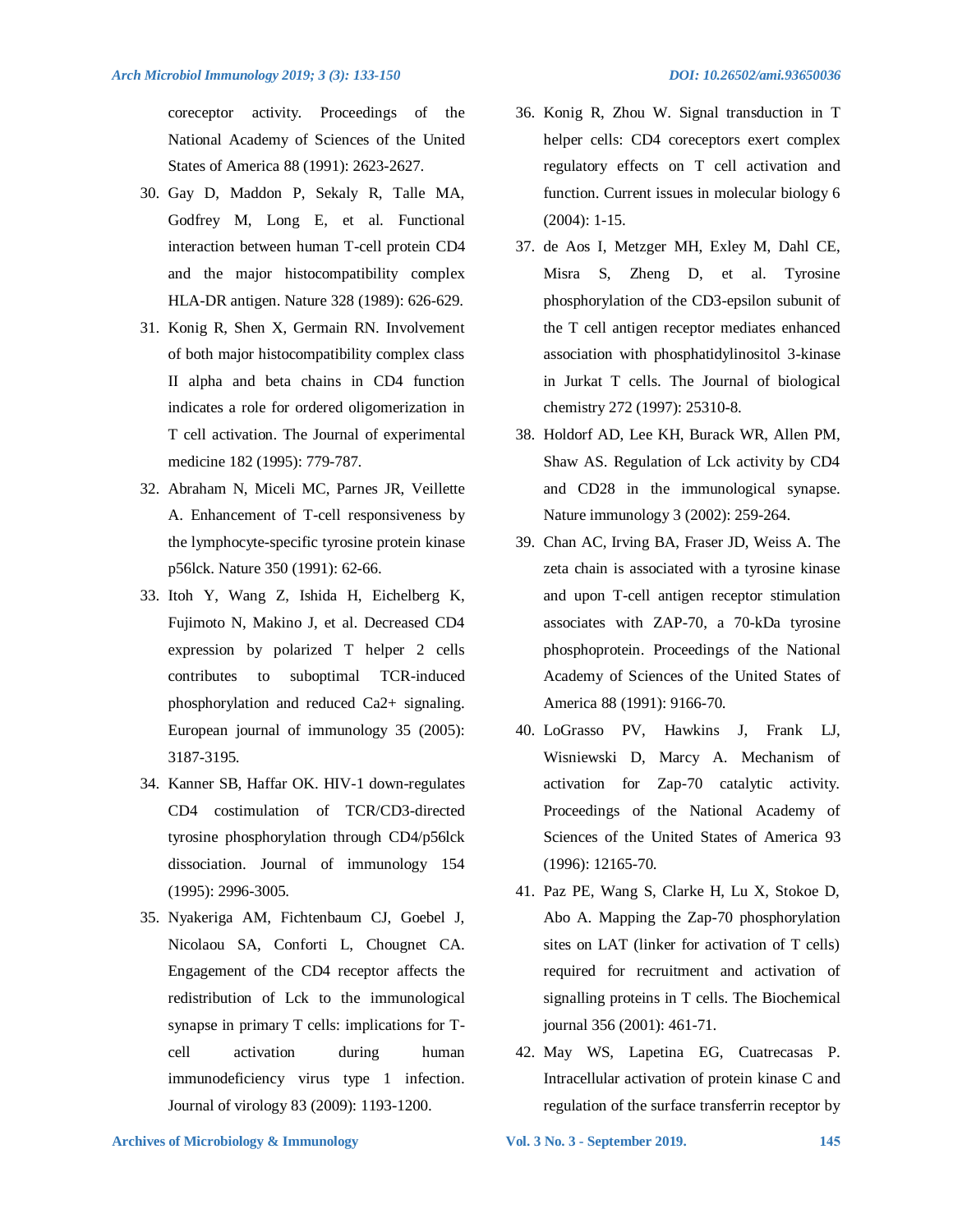diacylglycerol is a spontaneously reversible process that is associated with rapid formation of phosphatidic acid. Proceedings of the National Academy of Sciences of the United States of America 83 (1986): 1281-1284.

- 43. Corado J, Le Deist F, Griscelli C, Fischer A. Inositol 1,4,5-trisphosphate- and arachidonic acid-induced calcium mobilization in T and B lymphocytes. Cellular immunology 126 (1990): 245-54.
- 44. Timmerman LA, Clipstone NA, Ho SN, Northrop JP, Crabtree GR. Rapid shuttling of NF-AT in discrimination of Ca2+ signals and immunosuppression. Nature 383 (1996): 837- 840.
- 45. Rooney JW, Sun YL, Glimcher LH, Hoey T. Novel NFAT sites that mediate activation of the interleukin-2 promoter in response to T-cell receptor stimulation. Molecular and cellular biology 15 (1995): 6299-310.
- 46. Zhou W, Konig R. T cell receptor-independent CD4 signalling: CD4-MHC class II interactions regulate intracellular calcium and cyclic AMP. Cellular signalling 15 (2003): 751-62.
- 47. Feuerstein N, Firestein R, Aiyar N, He X, Murasko D, Cristofalo V. Late induction of CREB/ATF binding and a concomitant increase in cAMP levels in T and B lymphocytes stimulated via the antigen receptor. Journal of immunology 156 (1996): 4582-93.
- 48. Bosselut R, Zhang W, Ashe JM, Kopacz JL, Samelson LE, Singer A. Association of the adaptor molecule LAT with CD4 and CD8 coreceptors identifies a new coreceptor function in T cell receptor signal transduction.

The Journal of experimental medicine 190 (1999): 1517-26.

- 49. Di Somma MM, Nuti S, Telford JL, Baldari CT. p56lck plays a key role in transducing apoptotic signals in T cells. FEBS letters 363 (1995): 101-4.
- 50. Sharif-Askari E, Gaucher D, Halwani R, Ma J, Jao K, Abdallah A, et al. p56Lck tyrosine kinase enhances the assembly of deathinducing signaling complex during Fasmediated apoptosis. The Journal of biological chemistry 282 (2007): 36048-56.
- 51. Tinsley KW, Herzog D, Leitenberg D. CD4 coreceptor dependent signaling promotes competency for re-stimulation induced cell death of effector T cells. Cellular immunology 266 (2011): 200-7.
- 52. Sleckman BP, Peterson A, Jones WK, Foran JA, Greenstein JL, Seed B, et al. Expression and function of CD4 in a murine T-cell hybridoma. Nature 328 (1987): 351-3.
- 53. Madrenas J, Chau LA, Smith J, Bluestone JA, Germain RN. The efficiency of CD4 recruitment to ligand-engaged TCR controls the agonist/partial agonist properties of peptide-MHC molecule ligands. The Journal of experimental medicine 185 (1997): 219-29.
- 54. Vidal K, Daniel C, Hill M, Littman DR, Allen PM. Differential requirements for CD4 in TCR-ligand interactions. Journal of immunology 163 (1999): 4811-8.
- 55. Irvine DJ, Purbhoo MA, Krogsgaard M, Davis MM. Direct observation of ligand recognition by T cells. Nature 419 (2002): 845-9.
- 56. Krogsgaard M, Li QJ, Sumen C, Huppa JB, Huse M, Davis MM. Agonist/endogenous peptide-MHC heterodimers drive T cell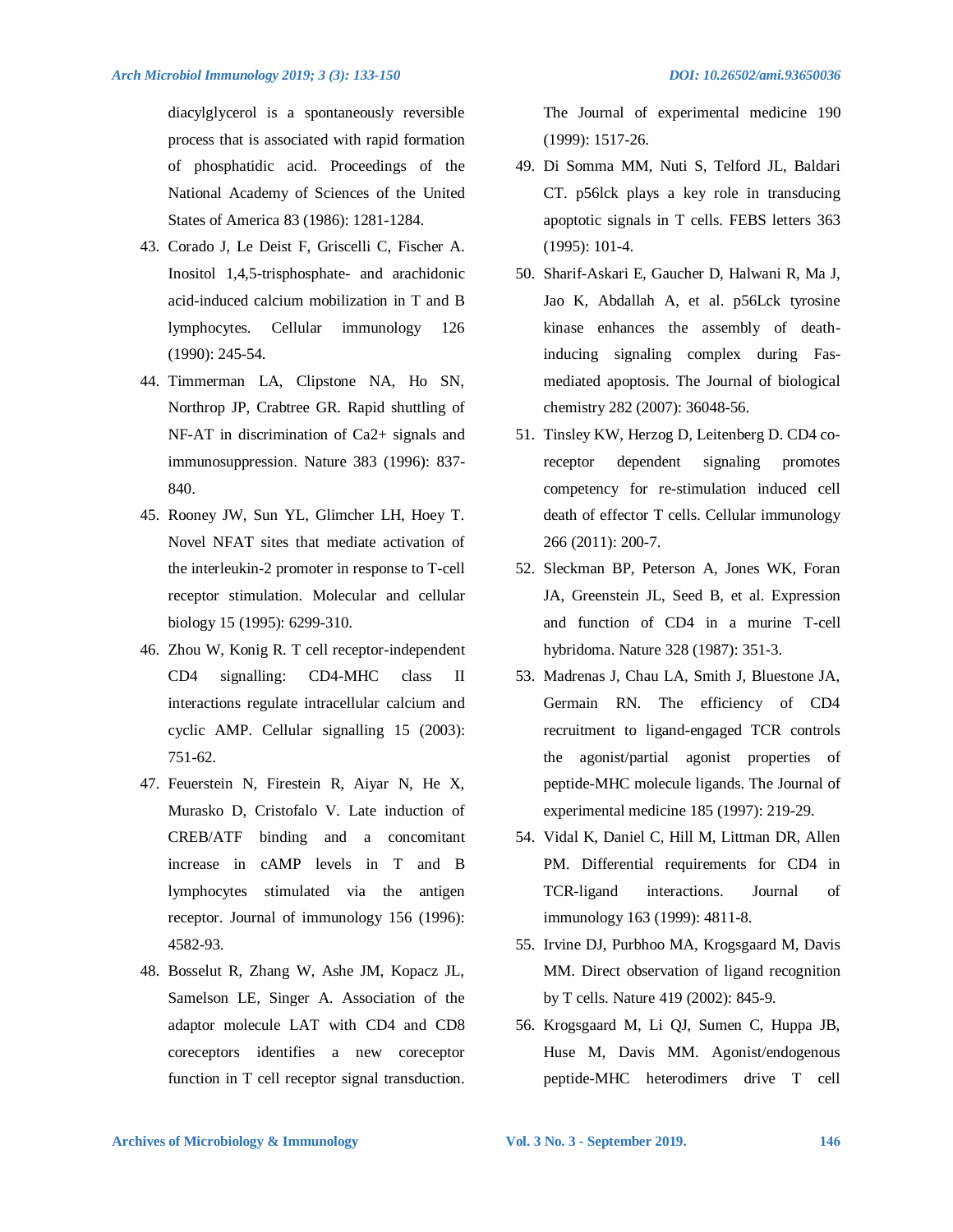activation and sensitivity. Nature 434 (2005): 238-43.

- 57. Li QJ, Dinner AR, Qi S, Irvine DJ, Huppa JB, Davis MM, et al. CD4 enhances T cell sensitivity to antigen by coordinating Lck accumulation at the immunological synapse. Nature immunology 5 (2004): 791-9.
- 58. Stumbles P, Mason D. Activation of CD4+ T cells in the presence of a nondepleting monoclonal antibody to CD4 induces a Th2 type response in vitro. The Journal of experimental medicine 182 (1995): 5-13.
- 59. Fowell DJ, Magram J, Turck CW, Killeen N, Locksley RM. Impaired Th2 subset development in the absence of CD4. Immunity 6 (1997): 559-69.
- 60. Brown DR, Moskowitz NH, Killeen N, Reiner SL. A role for CD4 in peripheral T cell differentiation. The Journal of experimental medicine 186 (1997): 101-7.
- 61. Tatari-Calderone Z, Brogdon JL, Tinsley KW, Ramezani A, Leitenberg D. CD4-dependent signaling is required for a late checkpoint during Th2 development associated with resistance to activation-induced cell death. Journal of immunology 175 (2005): 5629-36.
- 62. Kemp KL, Levin SD, Bryce PJ, Stein PL. Lck mediates Th2 differentiation through effects on T-bet and GATA-3. Journal of immunology 184 (2010): 4178-84.
- 63. Nicoll J, Cruikshank WW, Brazer W, Liu Y, Center DM, Kornfeld H. Identification of domains in IL-16 critical for biological activity. Journal of immunology 163 (1999): 1827-32.
- 64. Cruikshank WW, Kornfeld H, Center DM. Interleukin-16. Journal of leukocyte biology 67 (2000): 757-66.
- 65. Cruikshank WW, Lim K, Theodore AC, Cook J, Fine G, Weller PF, et al. IL-16 inhibition of CD3-dependent lymphocyte activation and proliferation. Journal of immunology 157 (1996): 5240-8.
- 66. Ryan TC, Cruikshank WW, Kornfeld H, Collins TL, Center DM. The CD4-associated tyrosine kinase p56lck is required for lymphocyte chemoattractant factor-induced T lymphocyte migration. The Journal of biological chemistry 270 (1995): 17081-6.
- 67. Cruikshank WW, Greenstein JL, Theodore AC, Center DM. Lymphocyte chemoattractant factor induces CD4-dependent intracytoplasmic signaling in lymphocytes. Journal of immunology 146 (1991): 2928-34.
- 68. Parada NA, Cruikshank WW, Danis HL, Ryan TC, Center DM. IL-16- and other CD4 ligandinduced migration is dependent upon protein kinase C. Cellular immunology 168 (1996): 100-6.
- 69. Mathy NL, Bannert N, Norley SG, Kurth R. Cutting edge: CD4 is not required for the functional activity of IL-16. Journal of immunology 164 (2000): 4429-32.
- 70. Qi JC, Wang J, Mandadi S, Tanaka K, Roufogalis BD, Madigan MC, et al. Human and mouse mast cells use the tetraspanin CD9 as an alternate interleukin-16 receptor. Blood 107 (2006): 135-42.
- 71. Cruikshank WW, Center DM, Nisar N, Wu M, Natke B, Theodore AC, et al. Molecular and functional analysis of a lymphocyte chemoattractant factor: association of biologic function with CD4 expression. Proceedings of the National Academy of Sciences of the United States of America 91 (1994): 5109-13.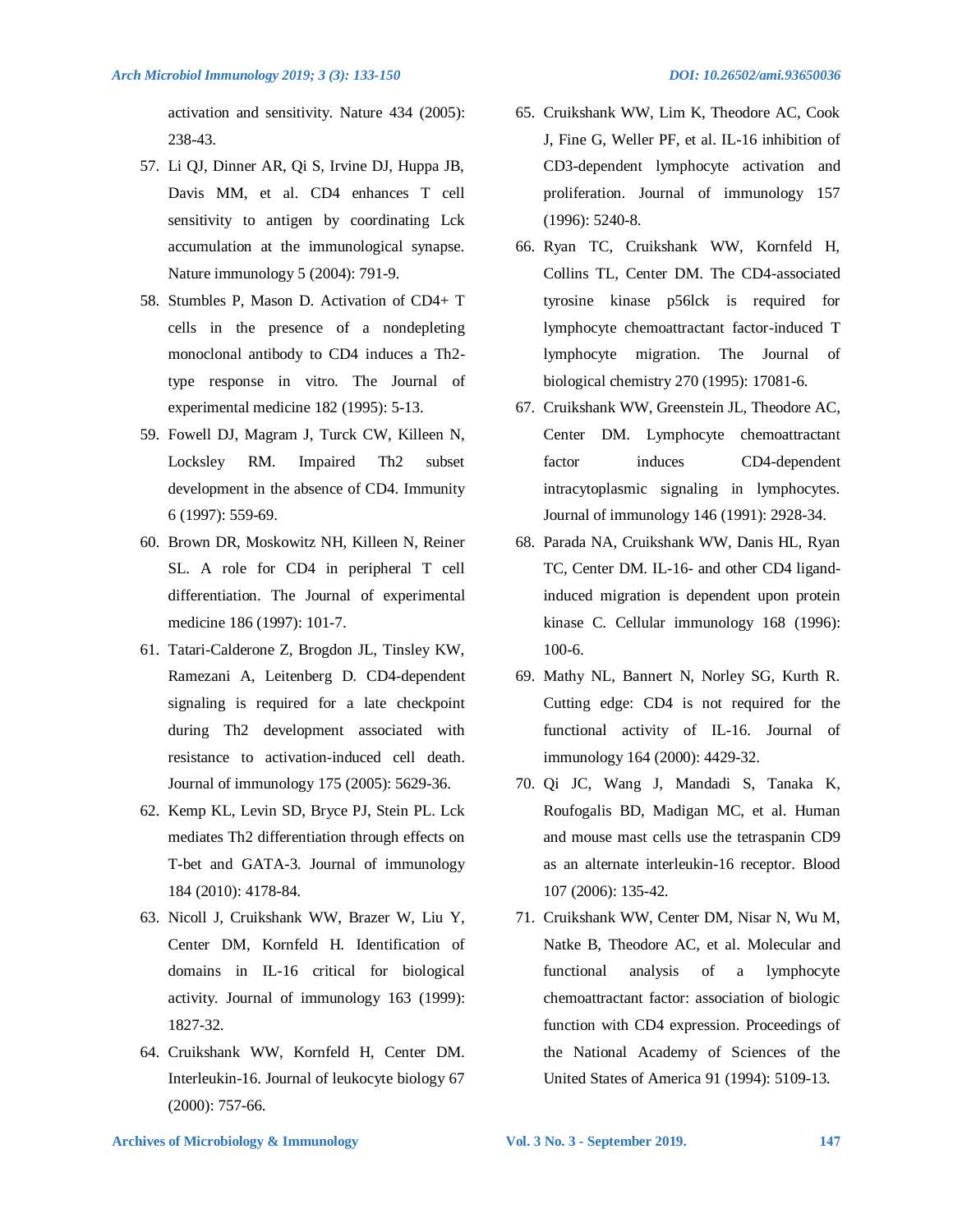- 72. Bernstein HB, Plasterer MC, Schiff SE, Kitchen CM, Kitchen S, Zack JA. CD4 expression on activated NK cells: ligation of CD4 induces cytokine expression and cell migration. Journal of immunology 177 (2006): 3669-76.
- 73. Bialecki E, Macho Fernandez E, Ivanov S, Paget C, Fontaine J, Rodriguez F, et al. Spleenresident CD4+ and CD4- CD8alpha- dendritic cell subsets differ in their ability to prime invariant natural killer T lymphocytes. PloS one 6 (2011): e26919.
- 74. Rashid A, Auchincloss H, Jr., Sharon J. Comparison of GK1.5 and chimeric rat/mouse GK1.5 anti-CD4 antibodies for prolongation of skin allograft survival and suppression of alloantibody production in mice. Journal of immunology 148 (1992): 1382-8.
- 75. Bowles MJ, Pockley AG, Wood RF. Effect of anti-CD4 monoclonal antibody administration on rat small bowel allograft survival and circulating leukocyte populations. Transplant international 13 (2000): 211-7.
- 76. Schulze-Koops H, Lipsky PE. Anti-CD4 monoclonal antibody therapy in human autoimmune diseases. Current directions in autoimmunity 2 (2000): 24-49.
- 77. Zhan Y, Martin RM, Sutherland RM, Brady JL, Lew AM. Local production of anti-CD4 antibody by transgenic allogeneic grafts affords partial protection. Transplantation 70 (2000): 947-54.
- 78. Londrigan SL, Sutherland RM, Brady JL, Zhan Y, Li R, Estella E, et al. Prolonged local expression of anti-CD4 antibody by adenovirally transduced allografts can promote long-term graft survival. The journal of gene medicine 8 (2006): 42-52.
- 79. Dubois B, Chapat L, Goubier A, Papiernik M, Nicolas JF, Kaiserlian D. Innate CD4+CD25+ regulatory T cells are required for oral tolerance and inhibition of CD8+ T cells mediating skin inflammation. Blood 102 (2003): 3295-301.
- 80. Qin SX, Wise M, Cobbold SP, Leong L, Kong YC, Parnes JR, et al. Induction of tolerance in peripheral T cells with monoclonal antibodies. European journal of immunology 20 (1990): 2737-45.
- 81. Chu CQ, Londei M. Induction of Th2 cytokines and control of collagen-induced arthritis by nondepleting anti-CD4 Abs. Journal of immunology 157 (1996): 2685-9.
- 82. Duarte J, Carrie N, Oliveira VG, Almeida C, Agua-Doce A, Rodrigues L, et al. T cell apoptosis and induction of Foxp3+ regulatory T cells underlie the therapeutic efficacy of CD4 blockade in experimental autoimmune encephalomyelitis. Journal of immunology 189 (2012): 1680-8.
- 83. Winsor-Hines D, Merrill C, O'Mahony M, Rao PE, Cobbold SP, Waldmann H, et al. Induction of immunological tolerance/hyporesponsiveness in baboons with a nondepleting CD4 antibody. Journal of immunology 173 (2004): 4715-23.
- 84. Merkenschlager M, Buck D, Beverley PC, Sattentau QJ. Functional epitope analysis of the human CD4 molecule. The MHC class IIdependent activation of resting T cells is inhibited by monoclonal antibodies to CD4 regardless whether or not they recognize epitopes involved in the binding of MHC class II or HIV gp120. Journal of immunology 145 (1990): 2839-45.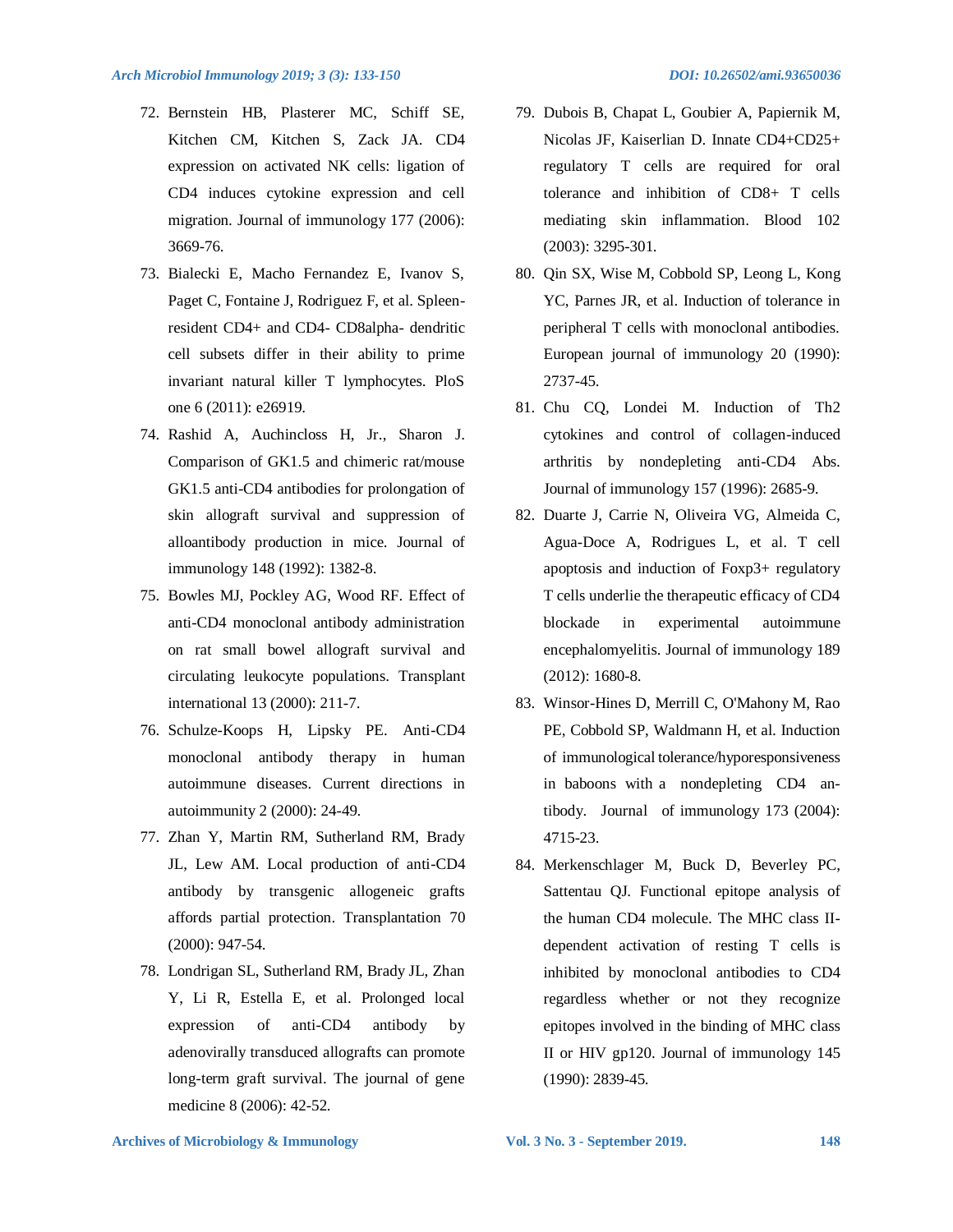- 85. Bartholomew M, Brett S, Barber K, Rossman C, Crowe S, Tite J. Functional analysis of the effects of a fully humanized anti-CD4 antibody on resting and activated human T cells. Immunology 85 (1995): 41-8.
- 86. Brett SJ, Rowan W, Smith M, Bartholomew M, Tite JP. Differential functional effects of a humanized anti-CD4 antibody on resting and activated human T cells. Immunology 91 (1997): 346-53.
- 87. Sawitzki B, Kieselbach B, Fisser M, Meisel C, Vogt K, Gaestel M, et al. IFN-gamma regulation in anti-CD4 antibody-induced T cell unresponsiveness. Journal of the American Society of Nephrology 15 (2004): 695-703.
- 88. Chirmule N, Avots A, LakshmiTamma SM, Pahwa S, Serfling E. CD4-mediated signals induce T cell dysfunction in vivo. Journal of immunology 163 (1999): 644-9.
- 89. Oliveira V, Sawitzki B, Chapman S, Appelt C, Gebuhr I, Wieckiewicz J, et al. Anti-CD4 mediated selection of Treg in vitro - in vitro suppression does not predict in vivo capacity to prevent graft rejection. European journal of immunology 38 (2008): 1677-88.
- 90. Becker C, Kubach J, Wijdenes J, Knop J, Jonuleit H. CD4-mediated functional activation of human CD4+CD25+ regulatory T cells. European journal of immunology 37 (2007): 1217-23.
- 91. Mayer CT, Huntenburg J, Nandan A, Schmitt E, Czeloth N, Sparwasser T. CD4 blockade directly inhibits mouse and human CD4(+) T cell functions independent of Foxp3(+) Tregs. Journal of autoimmunity 47 (2013): 73-82.
- 92. Mayer CT, Tian L, Hesse C, Kuhl AA, Swallow M, Kruse F, et al. Anti-CD4 treatment inhibits autoimmunity in scurfy mice through

the attenuation of co-stimulatory signals. Journal of autoimmunity 50 (2014): 23-32.

- 93. Helling B, Konig M, Dalken B, Engling A, Kromer W, Heim K, et al. A specific CD4 epitope bound by tregalizumab mediates activation of regulatory T cells by a unique signaling pathway. Immunology and cell biology 93 (2015): 396-405.
- 94. van Vollenhoven RF, Keystone EC, Strand V, Pacheco-Tena C, Vencovsky J, Behrens F, et al. Efficacy and safety of tregalizumab in patients with rheumatoid arthritis and an inadequate response to methotrexate: results of a phase IIb, randomised, placebo-controlled trial. Annals of the rheumatic diseases 77 (2018): 495-9.
- 95. Pullar CE, Morris PJ, Wood KJ. Altered proximal T-cell receptor signalling events in mouse CD4+ T cells in the presence of anti-CD4 monoclonal antibodies: evidence for reduced phosphorylation of Zap-70 and LAT. Scandinavian journal of immunology 57 (2003): 333-41.
- 96. Gaspal F, Withers D, Saini M, Bekiaris V, McConnell FM, White A, et al. Abrogation of CD30 and OX40 signals prevents autoimmune disease in FoxP3-deficient mice. The Journal of experimental medicine 208 (2011): 1579-84.
- 97. Sugamura K, Ishii N, Weinberg AD. Therapeutic targeting of the effector T-cell costimulatory molecule OX40. Nature reviews Immunology 4 (2004): 420-31.
- 98. Cobbold SP. T cell tolerance induced by therapeutic antibodies. Philosophical transactions of the Royal Society of London Series B, Biological sciences 360 (2005): 1695-705.